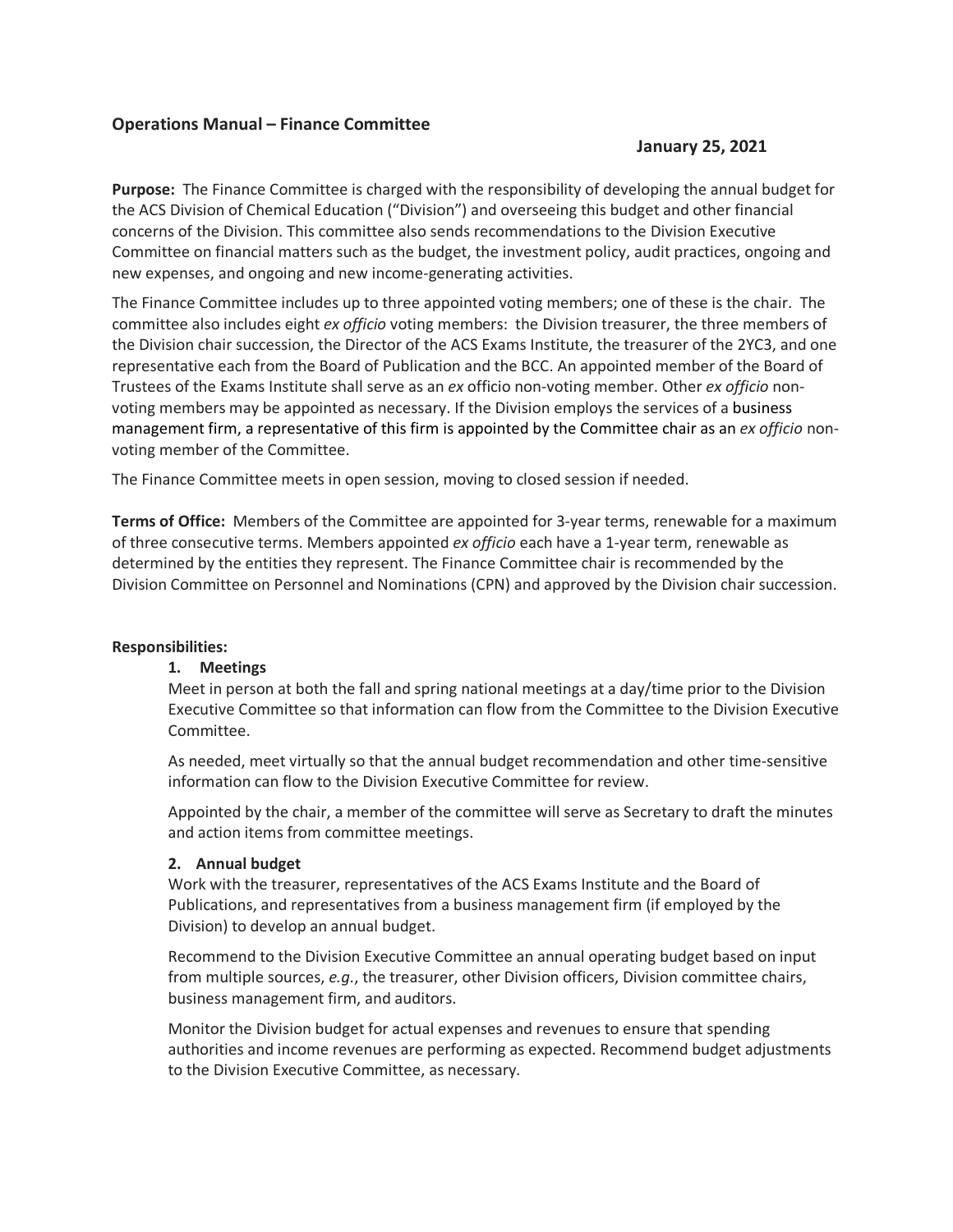# **3. Financial monitoring, policies, and decisions**

Collect, review as needed and archive the annual budgets from the Journal/Board of Publication and Exams/Board of Trustees once approved by the respective boards. Collect, review as needed and archive the overall annual income vs. expenses reports from the Journal/Board of Publication and Exams/Board of Trustees once approved by the respective boards. These documents in conjunction with the budget and income vs. expenses for the Division will then be used to evaluate the financial health of the Division and also be used to evaluate Division programs, activities and policies for overall financial impact.

Recommend financial policies and decisions (*e.g.*, investment policy, travel policy, policy for supporting events, merit raises for Division employees) to the Executive Committee for approval.

Ensure that periodic audits are performed and become part of the Division records.

Monitor internal and external trends that will impact or influence Division finances (*e.g.,* meeting attendance, publication sales, changing demographics, competition, dues level).

# **4. Committee reports**

Submit consent agenda reports prior to each national meeting, as requested by the Division secretary.

Receive financial reports from the treasurer, from the auditors, and from the business management firm, the Board of Publication and the Exams Institute. Confirm that these reports are submitted to the Executive Committee.

Work with the Division treasurer and Division secretary to keep financial records, including committee minutes, and retain these records as required by ACS records retention policy.

# **Timetable**

## *January:*

As needed, new members of the Finance Committee meet with the Finance Committee chair for a welcome and onboarding session. The chair sends new committee members the section of the operations manual that pertains to the Finance Committee.

The Finance Committee chair sends to all committee members:

- a message of welcome, including an updated roster
- a call for agenda items for upcoming meetings, including the spring meeting.

To inform the budget discussions, the treasurer reviews the investment portfolio, doing a compliance check and reviewing the alignment of the accounts with the expected returns and consistent with current market conditions. This information is reported both to the Finance Committee and to ExComm.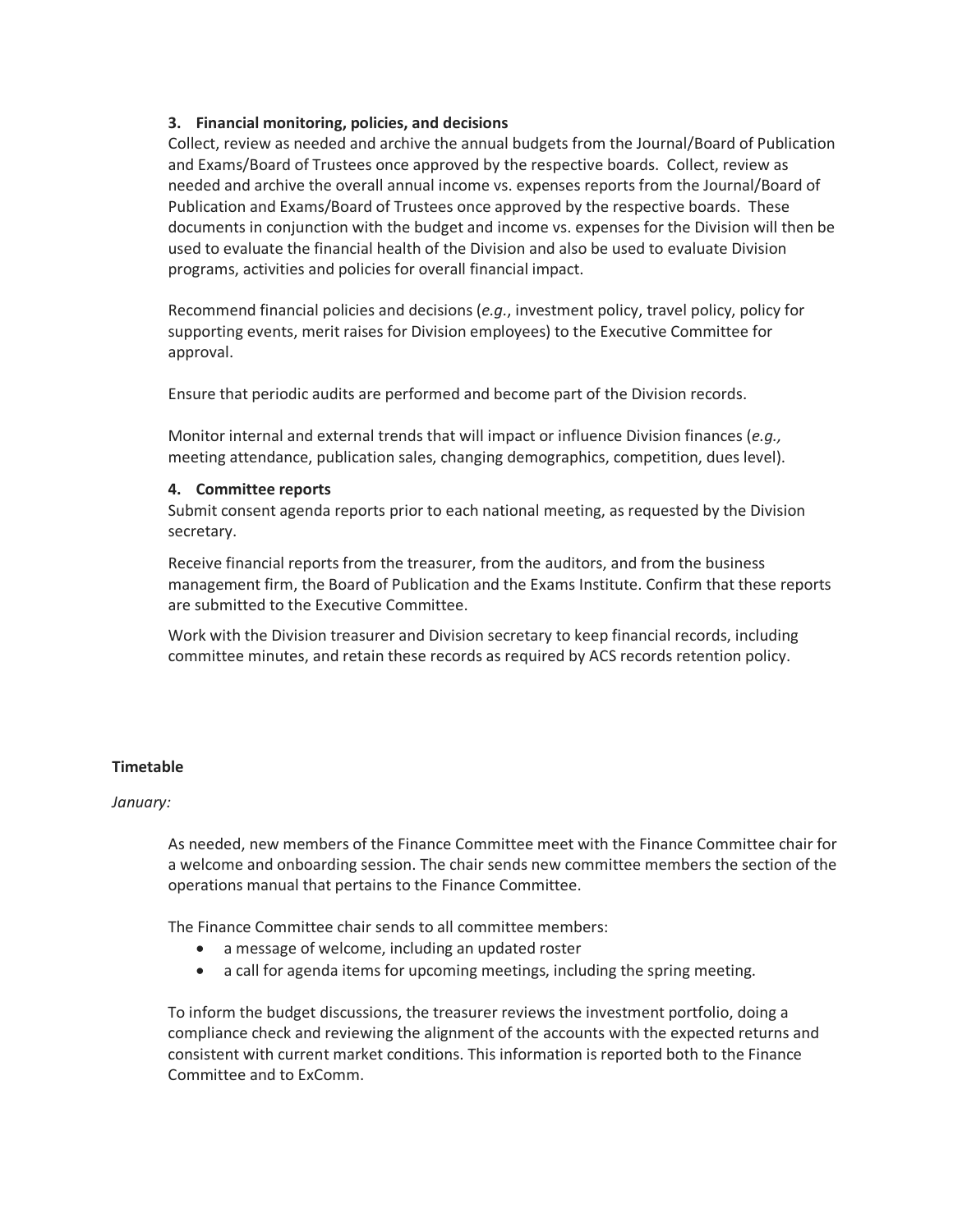# *February:*

As needed, the Finance Committee meets virtually to:

- review the budget for the present year.
- work on any other items needed for the spring meeting of the Division Executive Committee.

The Finance Committee reviews the annual financial report provided by the Division treasurer or the immediate past treasurer to ensure that it is accurate and comprehensive. The committee suggests changes to the report as required.

The Finance Committee chair sends:

- a draft agenda to committee members for the spring meeting of the Finance Committee.
- a consent agenda to the Division secretary for inclusion in the spring Executive Committee agenda.

# *March/April:*

The Finance Committee meets at the spring national meeting of the Society. The Division treasurer gives a report, including investments. Ex officio members from the Exams Institute and the Board of Publications give financial reports.

# *April:*

The Finance Committee chair distributes the minutes and action items of the Finance Committee national meeting to all committee members.

## *April-May-June*

As needed, the Finance Committee meets virtually to:

- work on and recommend a budget for the coming year.
- work on other items needed for the fall meeting of the Division Executive Committee.

## *July:*

The treasurer again reviews the investment portfolio, doing a compliance check and reviewing the alignment of the accounts with the expected returns and consistent with current market conditions. This information is reported both to the Finance Committee and to ExComm.

The Finance Committee chair sends:

- the budget recommendation of the Finance Committee to the chair succession to bring to the Executive Committee for approval.
- a draft agenda to committee members for the fall meeting of the Finance Committee.
- a consent agenda to the Division secretary for inclusion in the fall Executive Committee agenda.
- the text in the Operations Manual with a request for updates

## *August/September:*

The committee meets at the fall national meeting of the Society.

The Division treasurer gives a report, including investments.

Ex officio members from the Exams Institute and the Board of Publications give financial reports.